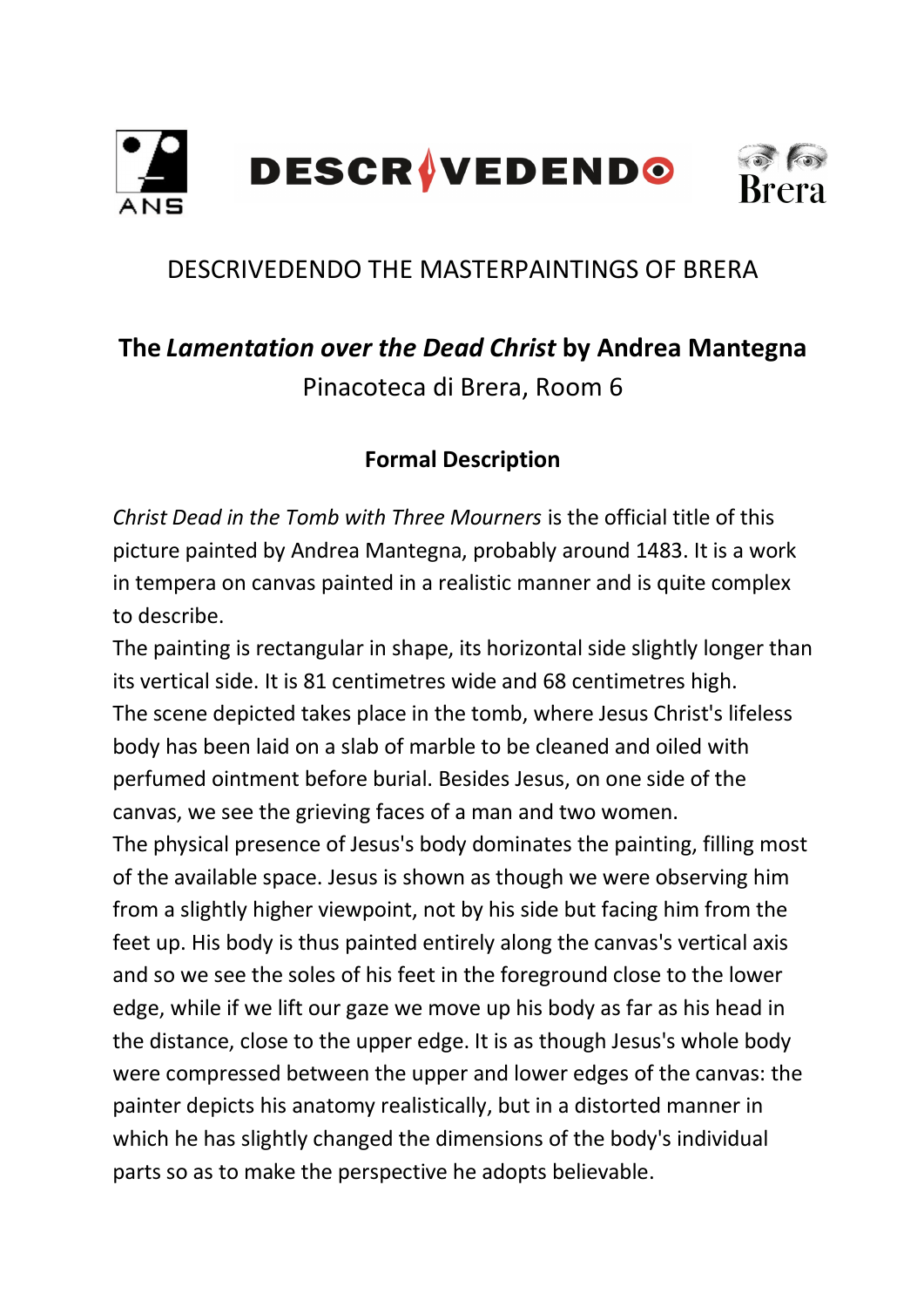To make it easier to understand the painting, we should now try to imagine it split into 9 equal sections obtained by crossing three columns with three lines, like a noughts and crosses grid. We can number the sections using a telephone keypad layout from left to right: 1, 2, 3 above; 4, 5, 6 in the middle; and 7, 8, 9 below.

We can start our examination of the painting with the section closest to us.

In the lower central part of the canvas, in section 8 and partly also in section 9, we have Jesus's feet facing us, protruding beyond the slab of white-veined red marble on which his body has been laid. On both soles we can clearly see where his feet were pierced by the nails driven through them to nail him to the cross. In fact we can even see the raised folds of torn skin around the edges of the wounds.

Moving up from section 8 to section 5, our gaze travels over the outline of his straight, parallel legs covered in a white shroud, or sheet, reaching to his hips. The shroud, with its many folds, extends beyond the sides of his naked body, clinging almost completely to it, as far as the edges of the marble slab.

Jesus's forearms and hands rest lifelessly on the shroud. His hands, with the palms facing downward, are half-open and his knuckles are resting on the shroud. We can see the holes that the nails made in the flesh on the back of his hands, as well. His arms are slightly bent at the elbows and we can perceive the muscle structure beneath the skin of his arms and on his chest, while his ribcage frames his almost concave stomach.

Lastly, in the upper central part of the canvas, in section 2, we see Jesus's head inclining to the observer's right, framed by a very thin golden halo and resting on a cushion of the same reddish colour as the slab of marble. His eyes and lips are closed and his stubbly beard and moustache are barely hinted at while his long, wavy dark hair frames his face.

At the top of the slab, in section 3, we see a small, dark marble container holding the perfumed ointment for anointing the bodies of the deceased before burial.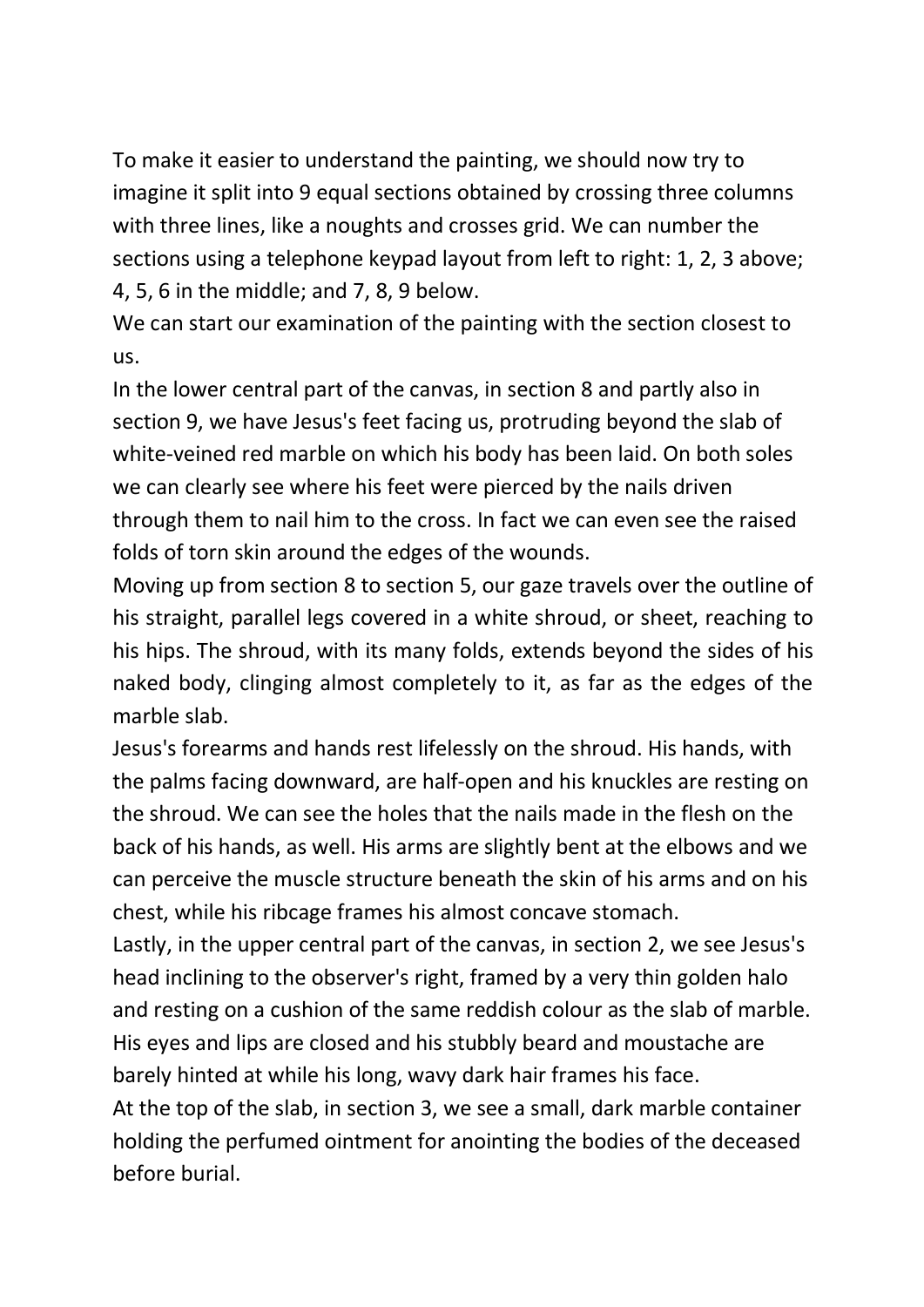In section 1, in the upper left-hand corner, more or less level with Jesus's face, we see the grief-stricken faces of three figures, a man and two women.

The man, closest to us, is St. John the Evangelist, weeping as he gazes at Jesus. We can only see part of his face in profile, with short dark hair. His mouth is open, a tear runs down from his half-open eyes, and his hands are crossed on his chest.

Behind him we see Jesus's mother Mary, wiping her eyes with a white handkerchief. She is old, her skin is deeply lined, her head and neck are swathed in a light-coloured cloth and a dark mantle is draped over her head.

The woman behind Mary is traditionally identified as St. Mary Magdalen. We can only see the lower part of her face, from the nose down. Her mouth is open in an expression of grief.

The backdrop to the scene consists of a grey-brown wall opening up onto a totally dark space in section 3, in the upper right-hand corner.

The pale light illuminating the scene comes from an invisible source situated at 2 o'clock, emphasising the shadows cast by the bodies and highlighting the folds in the shroud.

The artist achieves the composition's dominant hue, with its earthy nuances, by using dull, opaque colours that help to shroud the scene in a sorrowful atmosphere. Parts of the linen canvas on which the picture was painted show through in several areas, with colours midway between ochre and orangey yellow.



The formal description, drafted in February 2019 was produced by the Pinacoteca di Brera's Education Departmentin conjunction with the *DescriVedendo* team and with the not-for-profit Associazione Nazionale Subvedenti, thanks to the support of the Lions Clubs International Milano Borromeo and Milano Duomo.

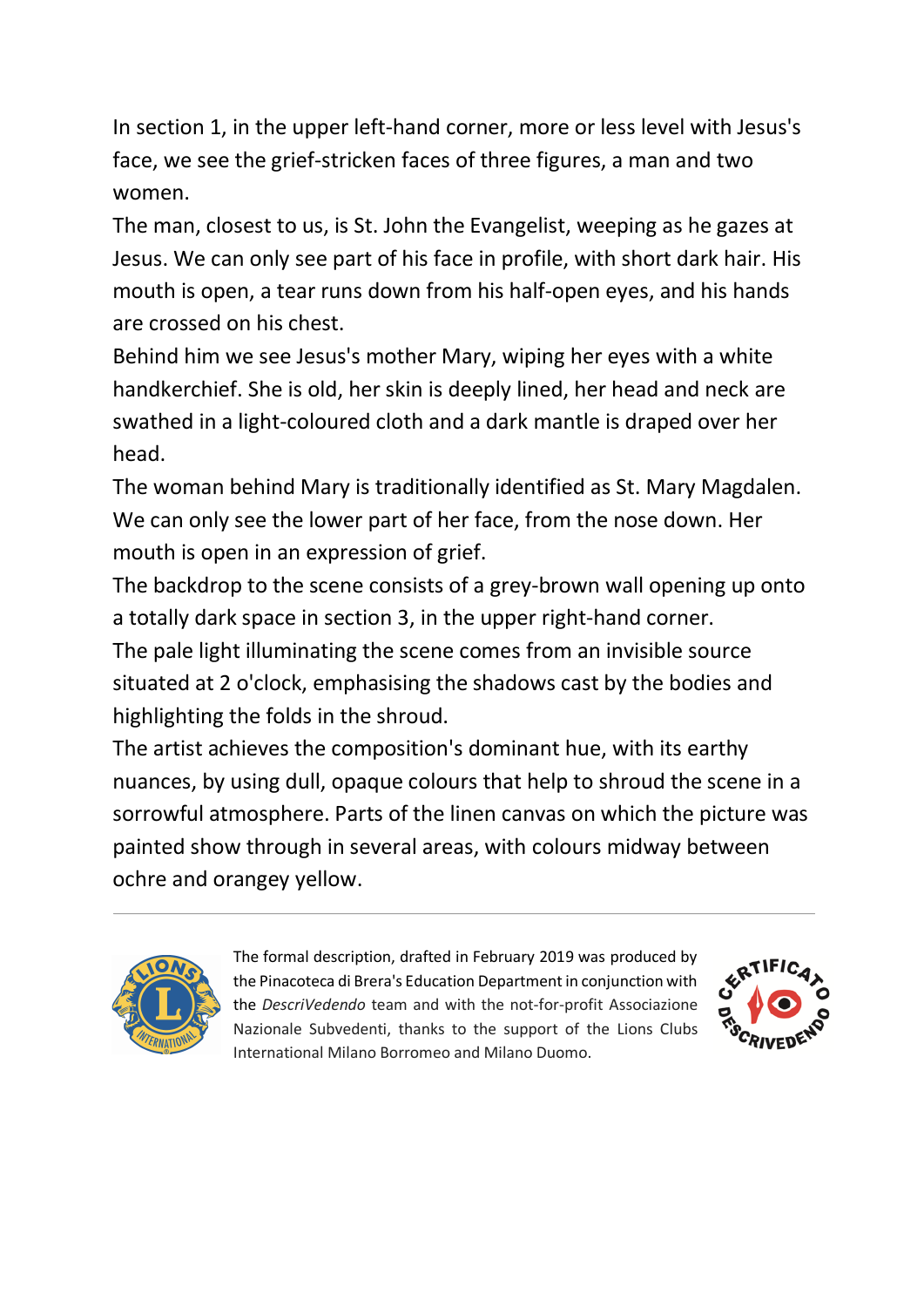#### **Art Historical Description**

Mantegna, who was court painter to the Gonzaga family, the Dukes of Mantua, for over forty years, painted the *Lamentation over the Dead Christ* around 1483. The painting, which was probably intended for his own private devotion, is thought to have been devised at the time the relic of the Stone of Unction – on which Jesus's body is reputed to have been laid so that it could be anointed with perfurmed ointment before burial – reached Mantua from Turkey. The scene shows the body of Christ lying on a hewn stone with his mother, the apostle John and a third, almost invisible figure half-hidden in the shadows, grieving over it. We are struck by the skilful handling of perspective giving us a foreshortened view of a supine body seen, the painting's true focus, from the front. Mantegna was not new to this kind of experiment, having already tried his hand at it in his first major works in Padua. The cherubs staring down at us through the hole in the ceiling in the *Camera Picta* (Painted Chamber) in Mantua reveal the artist's interest in this bold approach to perspective and set the *Lamentation* in the context of his development of what was a consistent feature of his artistic career. In this case Mantegna very probably resorted to the "parallel projection" technique permitting the foreshortened depiction of a horizontal body without it appearing excessively distorted. So we may consider the *Lamentation* to be a visually effective depiction, its minor incongruities being due to the artist's wish to show the various parts of Christ's body in proportion so that the overall figure can still be appreciated without the feet, for example, being far larger than the head.

The immense popularity that Mantegna's bold experiment was to enjoy with painters of the  $16<sup>th</sup>$  and  $17<sup>th</sup>$  centuries is apparent in another painting in the Brera collection, Tintoretto's *Miracle of St. Mark*, and in the echoes we find of it in work by artists of the Bologna school or by Caravaggio's followers, for instance Annibale Carracci and Orazio Borgianni.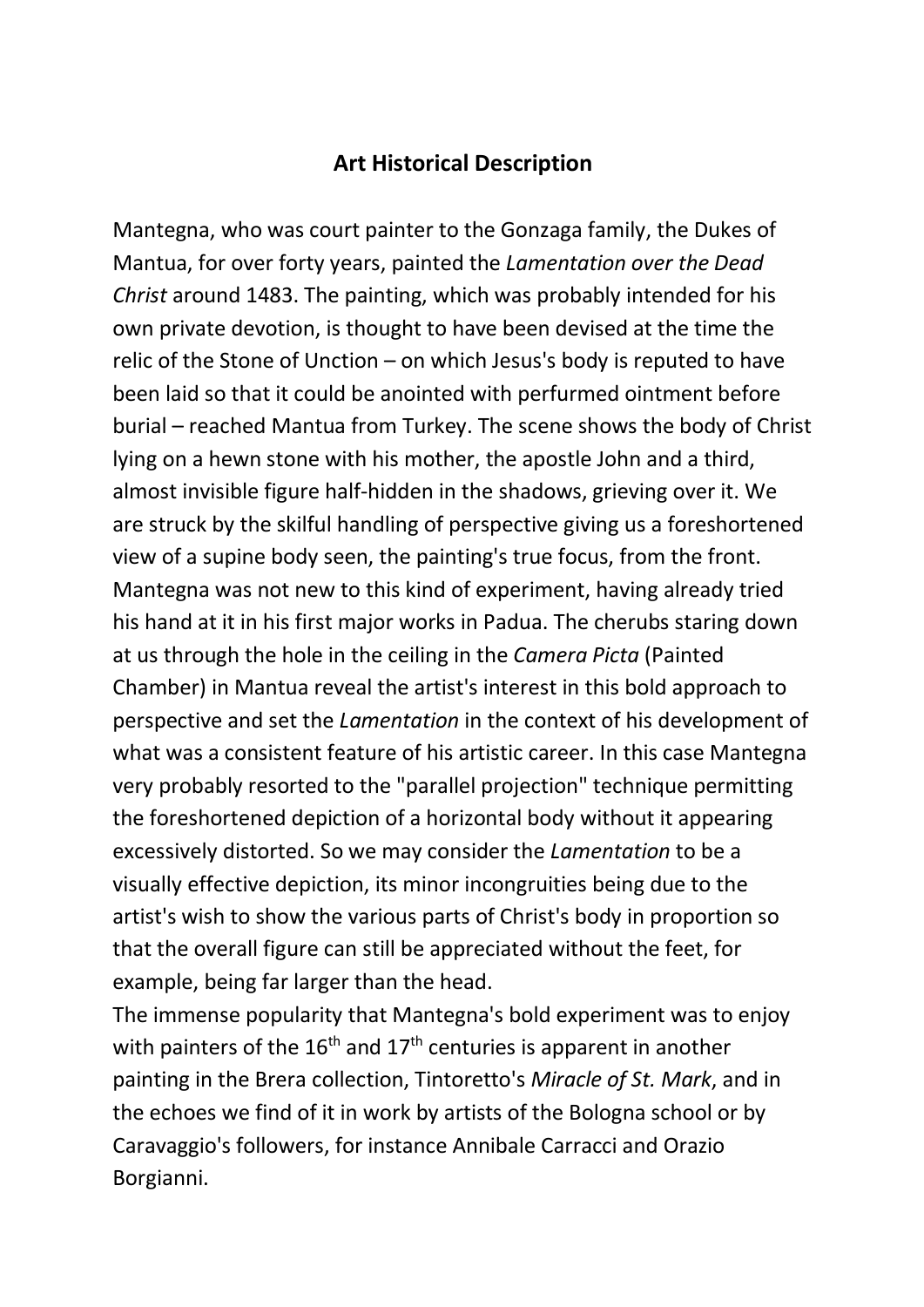The painting's history is somewhat intricate and at times even mysterious. It was discovered by Mantegna's son Ludovico in his father's workshop on his death in September 1506. Mantegna was heavily in debt when he died and so Ludovico begged the Gonzaga family to purchase some of his paintings. A "foreshortened Christ" ended up in Duchess Margherita Paleologa's dressing chamber in the Ducal Palace. When the Gonzaga collection was sold off in 1627, Mantegna's picture passed through several private collections before Giuseppe Bossi, the Secretary of the Accademia di Belle Arti di Brera, bought it in Rome in 1801 with the idea of bringing it back to Milan to add to his collection. The painting finally joined the Pinacoteca di Brera's collection for good on 3 July 1824, after lengthy negotiations between Bossi's heirs and the Accademia di Brera.

### **Biography**

Andrea Mantegna was born into a family of carpenters in Isola di Carturo, now known in his honour as Isola Mantegna, in the province of Padua in 1431.

He was apprenticed to Francesco Squarcione's workshop in Padua at the age of ten. During his time in Padua he met Antonello da Messina, Flemish and Tuscan painters and Donatello and his assistants working in the Basilica of St. Anthony. He himself painted a cycle of frescoes in the Ovetari Chapel and the *San Zeno Altarpiece* for the church of the same name in Verona. He married Nicolosia, Giovanni and Gentile Bellini's sister in 1453, when he was 22 years old, thus consolidating his bond with the Bellini family of Venetian painters.

Ludovico II Gonzaga invited him to settle in Mantua in 1460, offering him board, lodging and a generous annual salary. Mantegna was to remain at the ducal court until his death in 1506, and it was there that he produced his most celebrated masterpieces, the works on which his reputation still rests today: the *Camera Picta* (Painted Chamber) in the Castello di San Giorgio, the *Triumphs of Caesar*, the *Studiolo of Isabella d'Este* and the